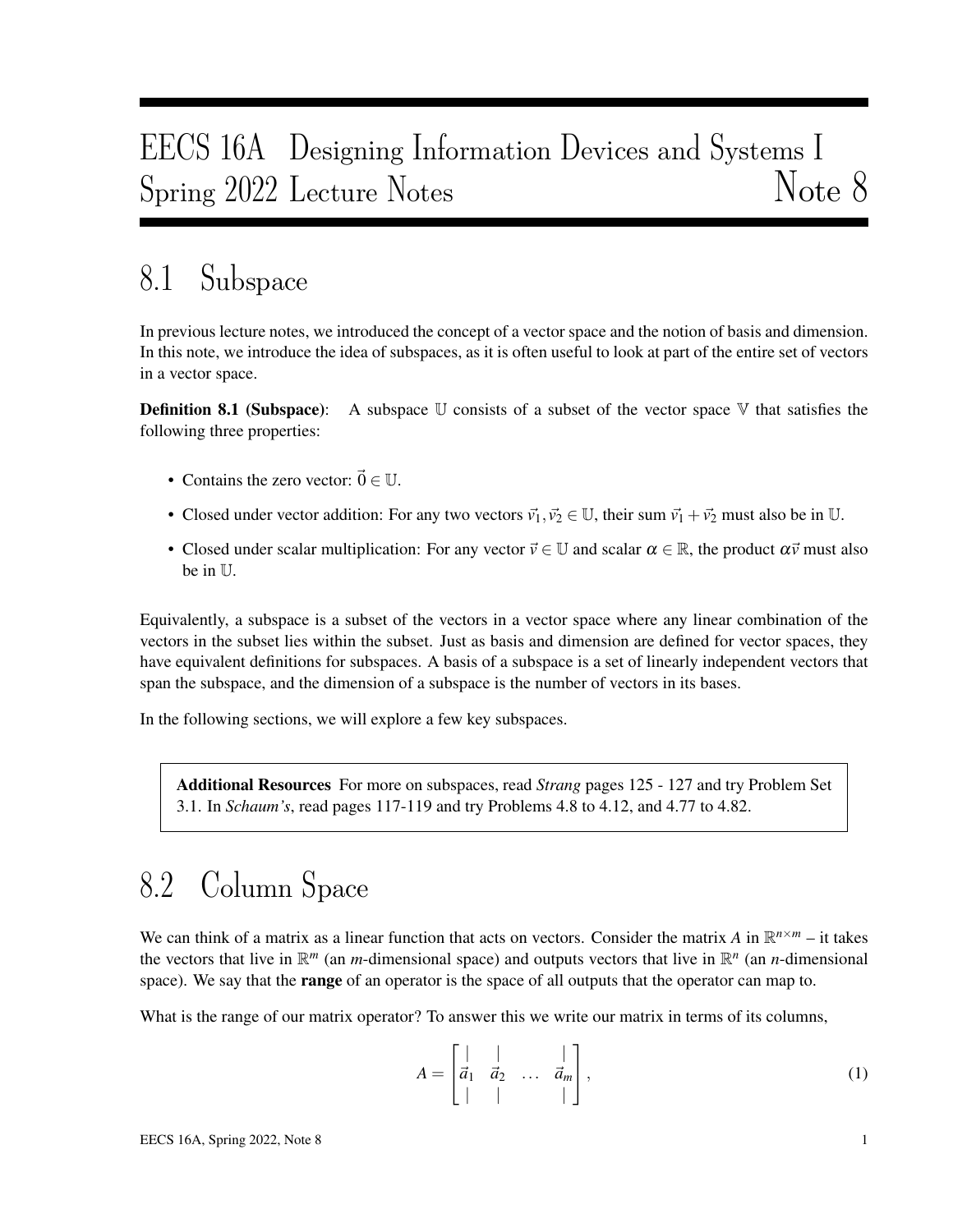where the vectors  $\vec{a}$  live in  $\mathbb{R}^n$ . The matrix *A* operates on any vector  $\vec{x}$  that lives in  $\mathbb{R}^m$ , where the operation on  $\vec{x}$  is  $A\vec{x}$ . Members of  $\mathbb{R}^m$ ,  $\vec{x}$  can be written as

$$
\vec{x} = \begin{bmatrix} x_1 \\ x_2 \\ \vdots \\ x_m \end{bmatrix} .
$$
 (2)

From this we have

$$
A\vec{x} = \begin{bmatrix} | & | & \cdots & | \\ \vec{a}_1 & \vec{a}_2 & \cdots & \vec{a}_m \\ | & | & \cdots & | \end{bmatrix} \begin{bmatrix} x_1 \\ x_2 \\ \vdots \\ x_m \end{bmatrix} \cdot = \sum_{k=1}^m x_k \vec{a}_k,\tag{3}
$$

so we can conclude that the range of the operator *A* is the space of all possible linear combinations of its columns, or the *span* of (the columns of) *A*, which we can write as

$$
Col(A) = \{ \vec{v} \mid \vec{v} = \sum_{i=1}^{m} x_i \vec{a}_i, \text{where } x_i \text{'s are scalars} \},\tag{4}
$$

also called the column space of *A*. Note that the term range is also often used interchangeably with the term "column space" - for our purposes, both terms mean exactly the same thing when used to describe a matrix. We know that  $Col(A)$  is a subset of  $\mathbb{R}^n$ . However, is  $Col(A)$  a subspace? Let's see if it satisfies each condition described in Section 8.1.

- We know that the zero vector is in *Col*(*A*) because A operating on the zero vector gives the zero vector:  $A\vec{0} = \vec{0}$ .
- If  $\vec{v}_1, \vec{v}_2$  are in  $Col(A)$ , then there exist  $\vec{u}_1, \vec{u}_2 \in \mathbb{R}^m$  such that  $A\vec{u}_1 = \vec{v}_1$  and  $A\vec{u}_2 = \vec{v}_2$ . Adding the two equations together, we have (due to the distributivity of matrix-vector multiplication):

$$
\vec{v}_1 + \vec{v}_2 = A\vec{u}_1 + A\vec{u}_2 = A(\vec{u}_1 + \vec{u}_2).
$$
 (5)

This tells us the  $\vec{v}_1 + \vec{v}_2$  is in *Col(A)* as well.

• If  $\vec{v}$  is in *Col*(*A*), then there exists  $\vec{u} \in \mathbb{R}^m$  such that  $A\vec{u} = \vec{v}$ . For any scalar  $\alpha$ , we can write

$$
\alpha \vec{v} = \alpha A \vec{u} = A (\alpha \vec{u}). \tag{6}
$$

This says that  $\alpha \vec{v}$  is also in *Col(A)*.

As a result, we can see that *Col*(*A*) is a subspace.

Additional Resources For more on column space, read *Strang* pages 127 - 129. For additional practice with these ideas, try Problem Set 3.1.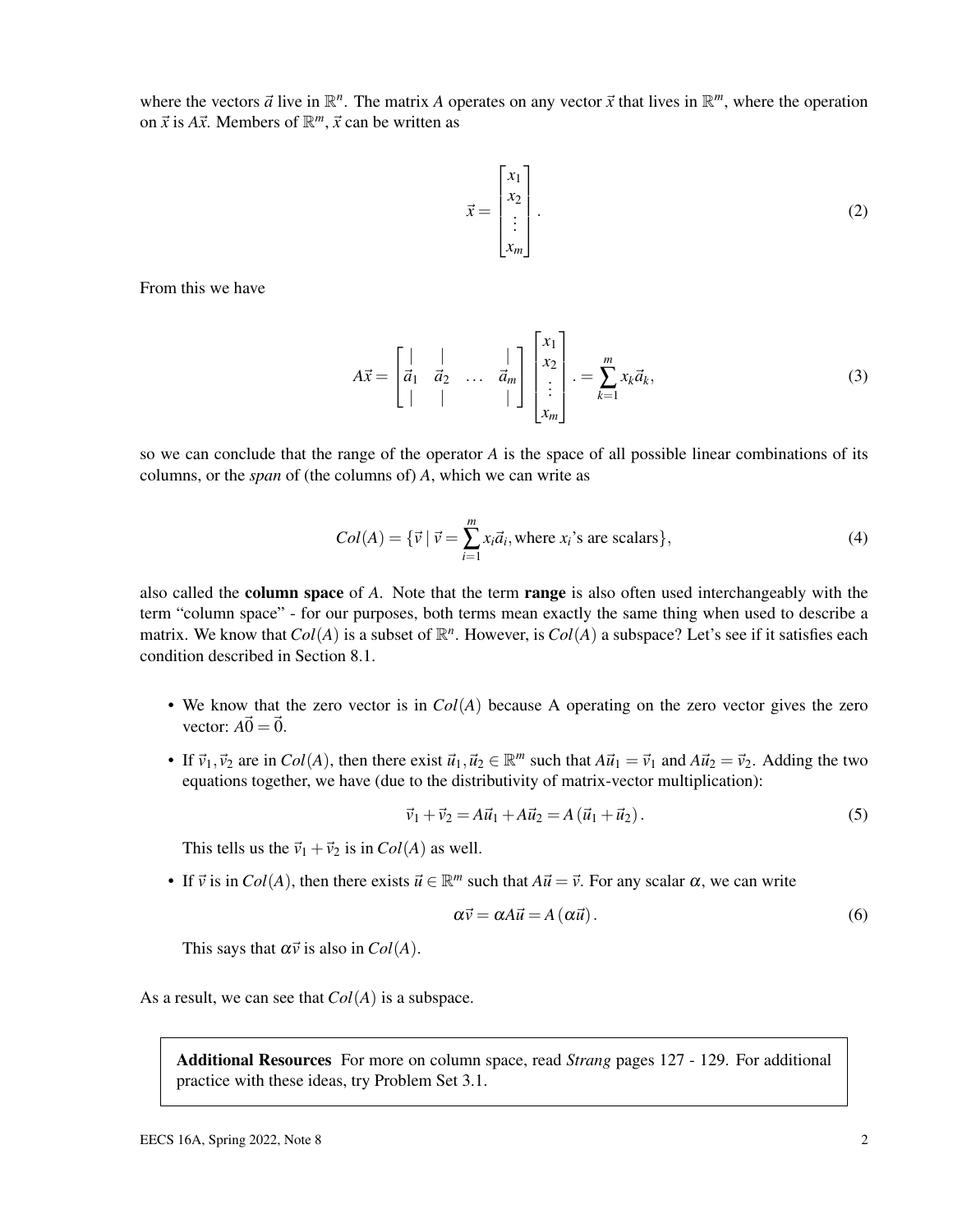#### 8.2.1 Rank: Dimension of the Range

What is the dimension of  $Col(A)$ ? A reasonable guess would be *n*, since the vectors in our span live in  $\mathbb{R}^n$ , making  $Col(A)$  a subset of  $\mathbb{R}^n$  (meaning it is contained in  $\mathbb{R}^n$ ). In general, however, the matrix operator *A* will not be able to produce every vector in  $\mathbb{R}^n$ , so our range will not equal  $\mathbb{R}^n$ . The dimension of  $Col(A)$ cannot be greater than *n*, since  $Col(A)$  is a subset of  $\mathbb{R}^n$ , but it can certainly be less. For example, say that *A* is a zero matrix. In that case, its output would be zero-dimensional, as it can only output  $\vec{0}$ . Recall that the dimension of a space is the minimum number of parameters needed to describe a vector in that space. Therefore, if the space only contains one vector (such as  $\vec{0}$ ), no parameters are needed to distinguish that vector from any other vector in that space — there are no other vectors. Hence, the dimension of *Col*(*A*) where *A* is a zero matrix is just zero.

Considering the definition in Equation (4), we see that only *m* parameters are chosen:  $x_1, x_2, \dots, x_m$ . As a result, the dimension of the span cannot be greater than *m*, even if *m* is less than *n*. How can this be, when the vectors in  $Col(A)$  each have *n* components? In defining our span, we have constrained the kinds of vectors that can live in our space. Therefore, we may be able to use fewer parameters than components in each vector to distinguish the vectors in this space.

Given our discussion thus far, we might be tempted to say that the span is  $\min(m, n)$  — the minimum of *m* and *n* — but this is not completely true. The columns of *A* may be linearly dependent, meaning that some vectors are actually redundant. Any vector in *Col*(*A*) can always be represented as a linear combination of the linearly *independent* columns of *A*. For example, take

$$
A = \begin{bmatrix} 2 & 0 & 2 \\ 3 & 2 & 5 \\ 5 & 1 & 6 \\ 2 & 2 & 4 \end{bmatrix}
$$
 (7)

The last column is not linearly independent, as it can be obtained by adding the first two columns. Let us take the following linear combination of the columns of *A*:

$$
2\begin{bmatrix} 2\\3\\5\\2 \end{bmatrix} + 3\begin{bmatrix} 0\\2\\1\\2 \end{bmatrix} + 4\begin{bmatrix} 2\\5\\6\\4 \end{bmatrix}
$$
 (8)

You can verify that we can obtain the same result by taking a linear combination of only the first two columns:

$$
2\begin{bmatrix} 2\\3\\5\\2 \end{bmatrix} + 3\begin{bmatrix} 0\\2\\1\\2 \end{bmatrix} + 4\begin{bmatrix} 2\\5\\6\\4 \end{bmatrix} = \begin{bmatrix} 12\\32\\37\\26 \end{bmatrix} = 6\begin{bmatrix} 2\\3\\5\\2 \end{bmatrix} + 7\begin{bmatrix} 0\\2\\1\\2 \end{bmatrix}.
$$
 (9)

More generally, you can verify

$$
x_1\begin{bmatrix} 2\\3\\5\\2 \end{bmatrix} + x_2\begin{bmatrix} 0\\2\\1\\2 \end{bmatrix} + x_3\begin{bmatrix} 2\\5\\6\\4 \end{bmatrix} = \tilde{x}_1\begin{bmatrix} 2\\3\\5\\2 \end{bmatrix} + \tilde{x}_2\begin{bmatrix} 0\\2\\1\\2 \end{bmatrix}, \quad \tilde{x}_1 = x_1 + x_3, \text{ and } \tilde{x}_2 = x_2 + x_3,
$$
 (10)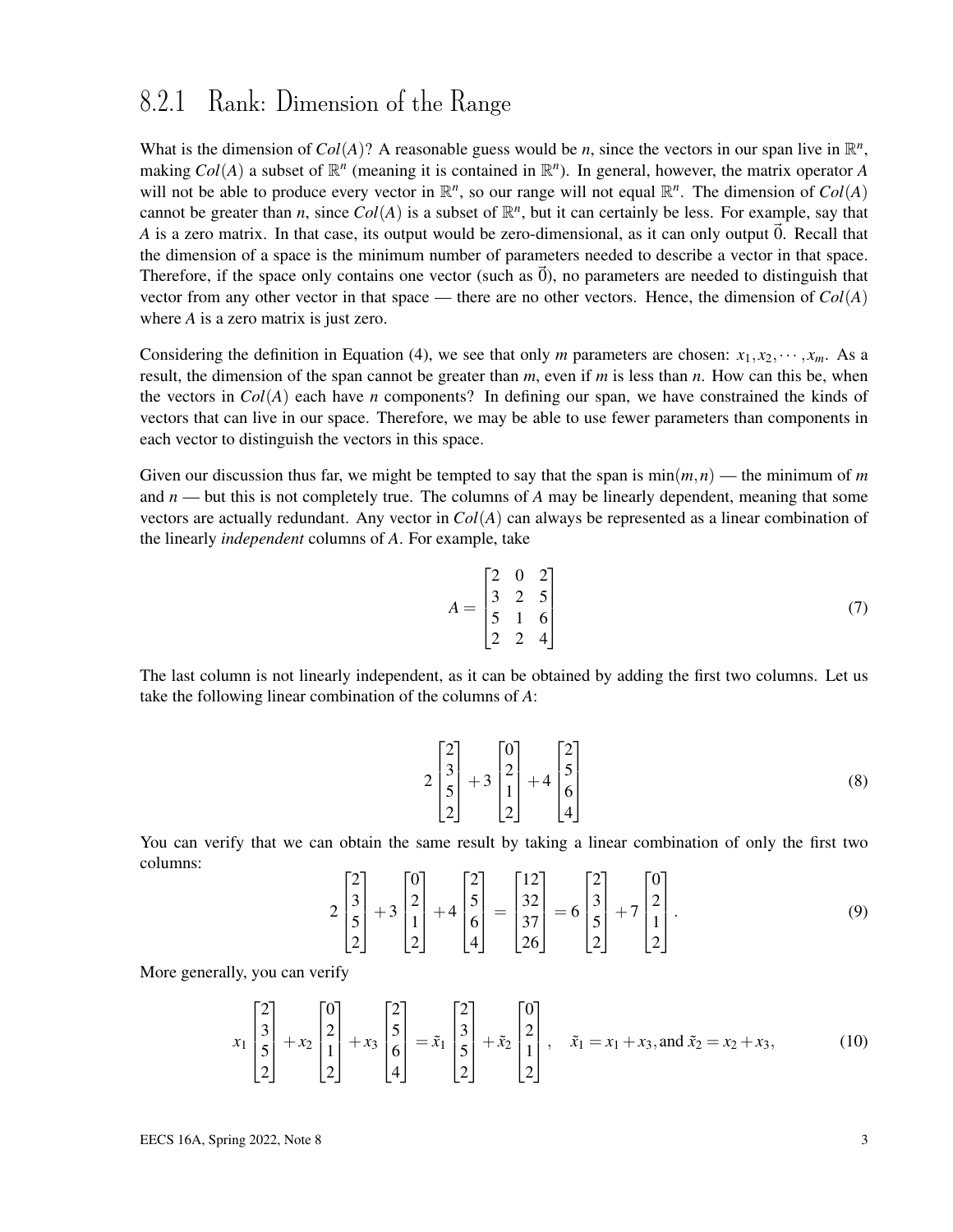Since the last column is the sum of the first two columns, we can add  $x_3$  to  $x_1$  and  $x_2$  to obtain any possible linear combination of all columns in *A*. Since the dimension is given by the smallest number of parameters needed to identify any element in the space, it turns out that the dimension of  $Col(A)$  is equal to the number of linearly independent columns of A, which will be less than or equal to  $\min(m, n)$ .

$$
\dim(Col(A)) \le \min(m, n). \tag{11}
$$

**Definition 8.2 (Rank):** The rank of a matrix is the dimension of the span of its columns.

$$
rank(A) = \dim(Col(A))
$$

For example, the rank of the matrix

$$
A = \begin{bmatrix} 2 & 0 & 2 \\ 3 & 2 & 5 \\ 5 & 1 & 6 \\ 2 & 2 & 4 \end{bmatrix}
$$
 (12)

defined previously is 2, since it has two linearly independent columns.

## 8.3 Loss of Dimensionality and Nullspace

In the previous example, we saw that the dimension of the output space can be smaller than the dimension of the input space. In this section, we'll explore where is the "remaining dimensionality" is going – somewhere called the nullspace.

**Definition 8.3 (Nullspace):** The nullspace of *A* consists of all vectors  $\vec{x}$  in  $\mathbb{R}^m$  such that  $A\vec{x} = \vec{0}$ :

$$
N(A) = \{ \vec{x} \mid A\vec{x} = \vec{0}, \ \vec{x} \in \mathbb{R}^m \}. \tag{13}
$$

The nullspace of *A* is the set of vectors that get mapped to zero by *A*.

What is the dimension of the nullspace? We know that it can be at most *m*, since all of the input vectors have *m* components. However, unless *A* is the zero matrix, not every input gets mapped to zero, so in general the dimension should be less than *m*. The question we need to ask is how many independent ways can we create the zero vector by taking linear combinations of the columns of *A*. Recall that

$$
A\vec{x} = \sum_{k=1}^{m} x_i \vec{a}_k, \qquad (14)
$$

where again  $x_i$  are the free parameters. So our task is to find vectors  $\vec{x}$  such that

$$
\sum_{i=1}^{m} x_i \vec{a}_i = \vec{0} \tag{15}
$$

First note that the only way  $\sum_{i=1}^{m} x_i \vec{a}_i = \vec{0}$  (non-trivially) is if the columns of *A* are not all linearly independent. This holds by definition of linear independence. We can represent *A* in terms of its linearly independent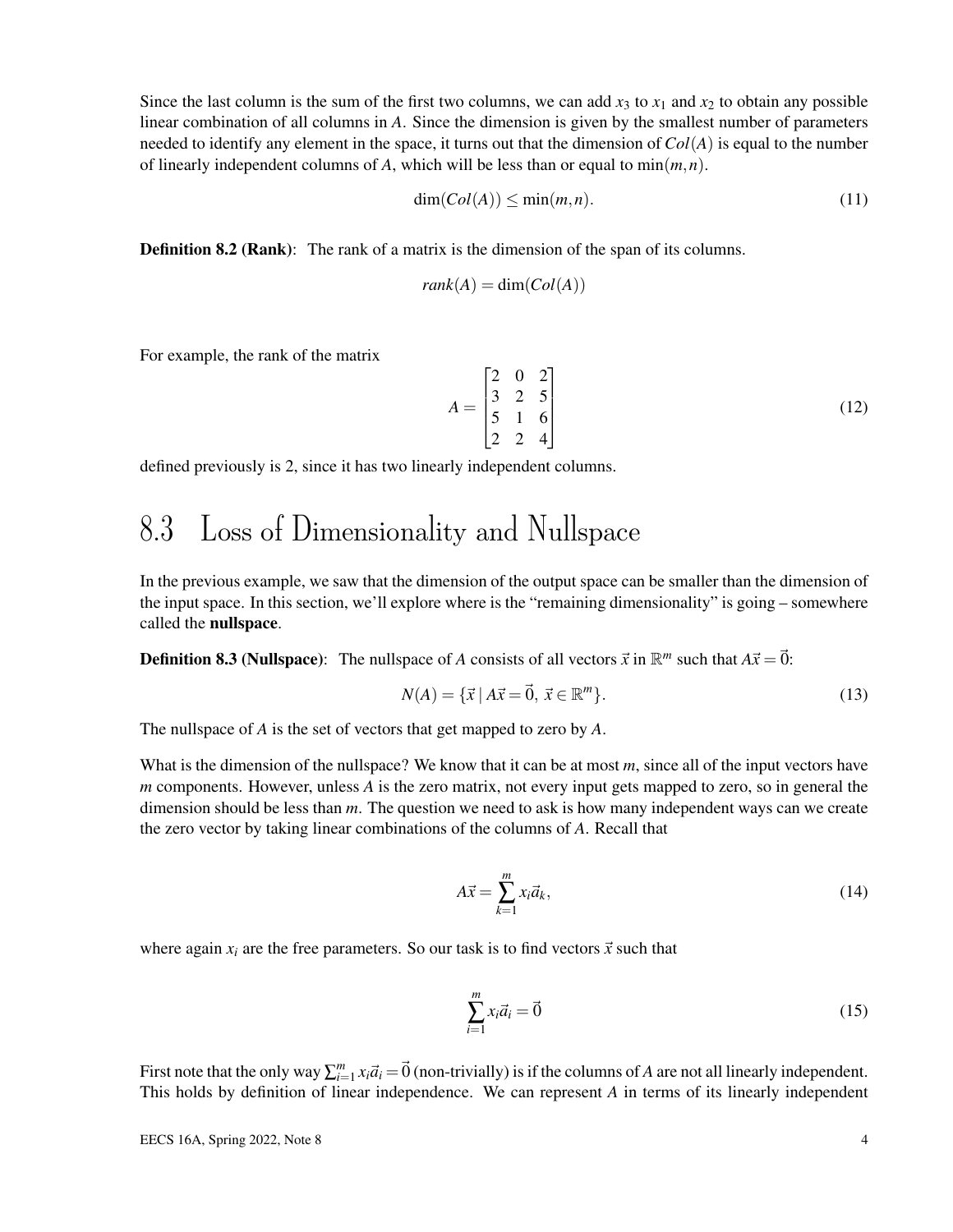columns and dependent columns,  $\vec{a}^i$  and  $\vec{a}^d$  respectively. Specifically, we can start with an empty set, and then we add columns of *A* into the set as long as the set stays linearly independent. Once we have no more columns that we can add, the columns in this set are  $\vec{a}^i$  and the rest of the columns of *A* are  $\vec{a}^d$ . Of course, this set will be different depending on the order you consider the columns of *A*. However, the size of the set will always be the same, or equal to the dimension of  $Col(A)$  (Hint: show that this set is a basis for  $Col(A)$ ).

Assuming there are  $j < m$  linearly independent columns<sup>1</sup>,

$$
A = \begin{bmatrix} | & | & | & | \\ \vec{a}_1 & \vec{a}_2 & \dots & \vec{a}_m \end{bmatrix} = \begin{bmatrix} | & | & | & | \\ \vec{a}_1^i & \dots & \vec{a}_j^i & \vec{a}_1^d & \dots & \vec{a}_{m-j}^d \end{bmatrix}.
$$
 (16)

We can then break up the summation in equation (15) into two summations one for the linearly independent columns and another for the linearly dependent columns,

$$
\sum_{k=1}^{j} x_k^i \vec{a}_k^i + \sum_{k=1}^{m-j} x_k^d \vec{a}_k^d = \vec{0},\tag{17}
$$

where  $x^i$  and  $x^d$  are the parameters of  $\vec{x}$  that multiply the linearly independent and dependent columns of *A* respectively. Rearranging a bit we get

$$
\sum_{k=1}^{j} x_k^i \vec{a}_k^i = -\sum_{k=1}^{m-j} x_k^d \vec{a}_k^d \tag{18}
$$

Remember we get to choose the parameters in our vector  $\vec{x}$  that will satisfy (15). We know that in the total summation at least one linearly dependent vector must be multiplied by a nonzero parameter, since the linearly independent vectors alone cannot be linearly combined (non-trivially) to get  $\vec{0}$ . With this constraint let us then simplify our problem. We will impose that  $x_1^d$  be nonzero, and set the other parameters multiplying linearly dependent vectors equal to zero. That is  $x_2^d = \ldots = x_{m-j}^d = 0$ . Since  $\vec{a}_1^d$  is linearly dependent on the  $\vec{a}_k^i$ 's we know that there exist a unique set of numbers  $\beta_1^1, \beta_2^1, \ldots, \beta_j^1$  such that

$$
\sum_{k=1}^{j} \beta_k^1 \vec{a}_k = \vec{a}_1^d.
$$
\n(19)

In other words there is a unique linear combination of our linearly independent vectors that equals  $\vec{a}_1^d$ . As an aside, if a vector can be represented as a linear combination of linearly independent vectors then this representation is unique. You can try to prove this. Hint: Assume that two representations exists, set the two representations equal to one another, and see if the linear independence still holds. Rearranging we get

$$
\sum_{k=1}^{j} -\beta_k^1 \vec{a}_k^i + \vec{a}_1^d = \vec{0},\tag{20}
$$

<sup>&</sup>lt;sup>1</sup>Please note that the linearly independent columns do not all have to be next to another, we just write it this way to ease the presentation. The results we show will still hold even if the linearly independent columns are not side by side.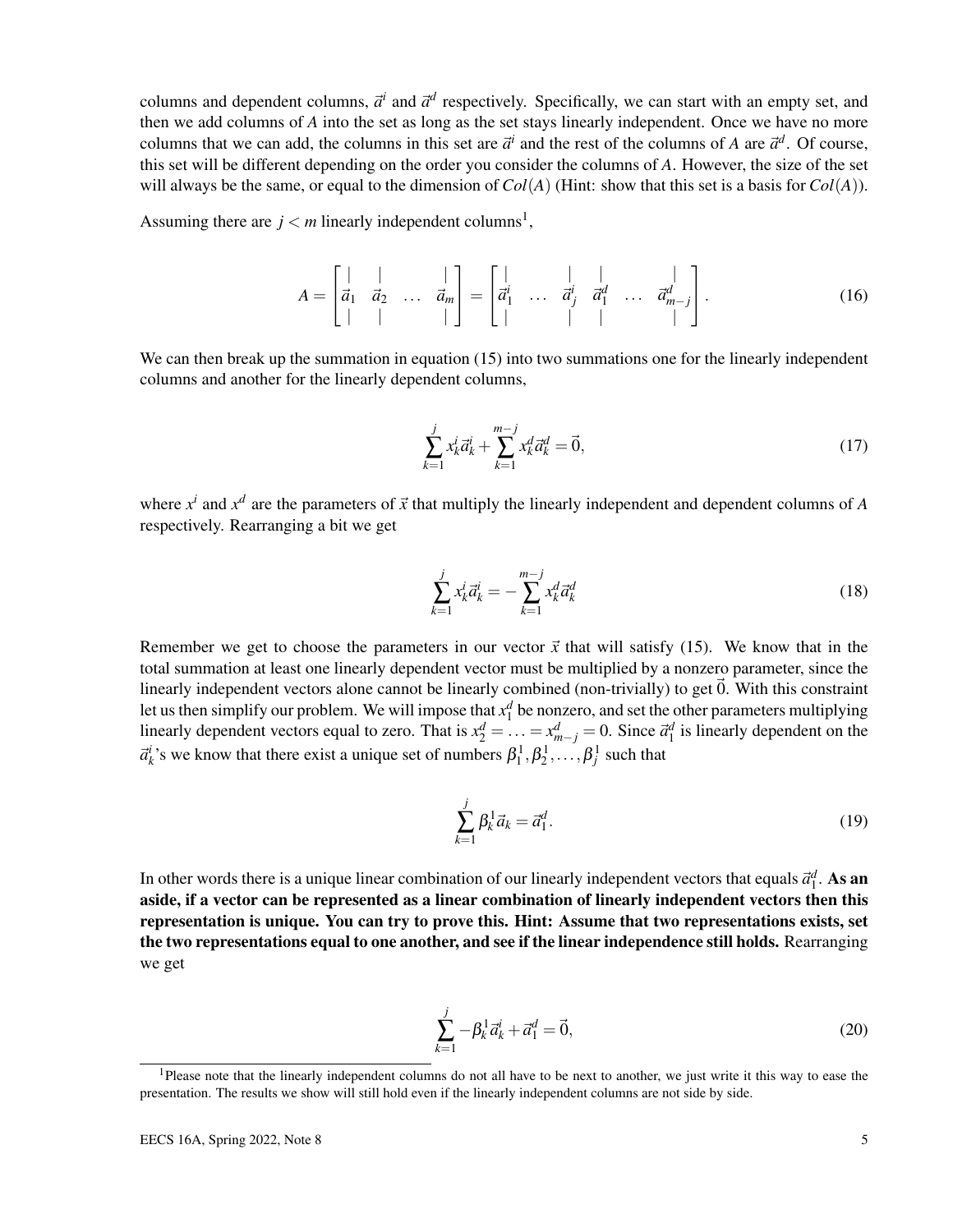which is also equal to

$$
\sum_{k=1}^{j} -\beta_k^1 \vec{a}_k^i + \vec{a}_1^d + \sum_{k=2}^{m-j} 0 \vec{a}_k^d = \vec{0}.
$$
 (21)

Notice that the last summation on the left hand side is equal to zero, and we only include it to more clearly show one of the vectors in the nullspace, namely

$$
\vec{x} = \begin{bmatrix} -\beta_1^1 \\ -\beta_2^1 \\ \vdots \\ -\beta_j^1 \\ 1 \\ 0 \\ 0 \\ \vdots \\ 0 \end{bmatrix}
$$
 (22)

Can we find others? Well the first thing we can do is multiply equation (19) by our free parameter  $x_1^d$ ,

$$
x_1^d \left( \sum_{k=1}^j \beta_k^1 \vec{a}_k \right) = x_1^d \vec{a}_1^d. \tag{23}
$$

Similarly we can conclude

$$
\sum_{k=1}^{j} -x_1^d \beta_k^1 \vec{a}_k^i + x_1^d \vec{a}_1^d + \sum_{k=2}^{m-j} 0 \vec{a}_k^d = \vec{0}.
$$
 (24)

Since  $x_1^d$  is a free parameter any vector of the form

$$
\vec{x} = \begin{bmatrix}\n-\beta_1^1 x_1^d \\
-\beta_2^1 x_1^d \\
\vdots \\
-\beta_j^1 x_1^d \\
x_1^d \\
0 \\
0 \\
\vdots \\
0\n\end{bmatrix} = \begin{bmatrix}\n-\beta_1^1 \\
-\beta_2^1 \\
\vdots \\
-\beta_j^1 \\
1 \\
0 \\
0 \\
0 \\
0 \\
\vdots \\
0\n\end{bmatrix} x_1^d
$$
\n(25)

will also be in the nullspace! Are there others? Yes. There is nothing special about choosing the parameter of the first linearly dependent vector to be the nonzero parameter. We can repeat the same procedure for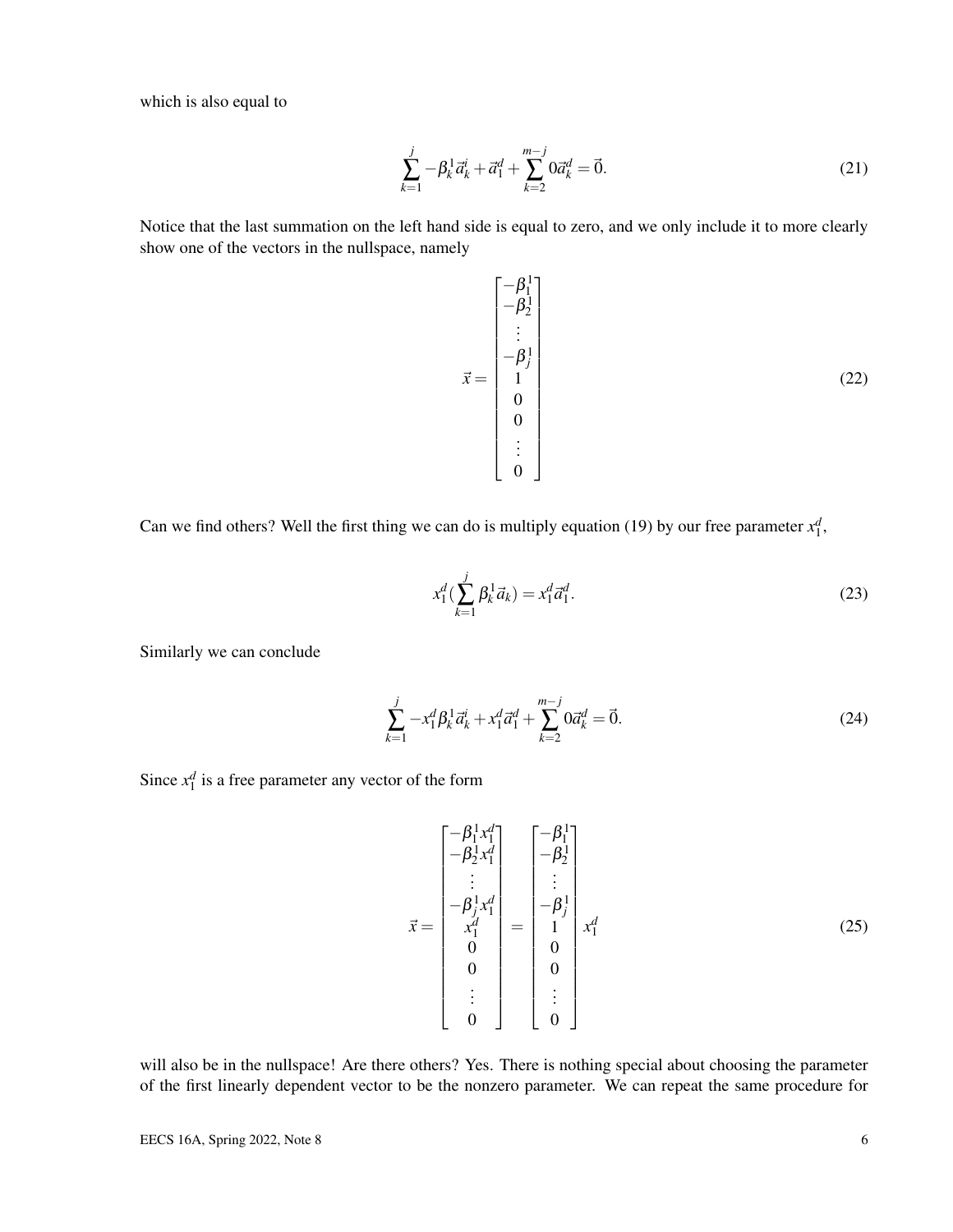each of the linearly dependent columns, to obtain new vectors in the nullspace. For example say that we set  $x_1^d = x_3^d = \ldots = x_{m-j}^d = 0$ , and leave  $x_2^d$  as our nonzero parameter we will find that

$$
\vec{x} = \begin{bmatrix} -\beta_1^2 \\ -\beta_2^2 \\ \vdots \\ -\beta_j^2 \\ 0 \\ 1 \\ 0 \\ 0 \\ \vdots \\ 0 \end{bmatrix} x_2^d,
$$
\n(26)

is also in the nullspace, where  $\sum_{k=1}^{j}$  $\int_{k=1}^{j} \beta_k^2 \vec{a}_k = \vec{a}_2^d$ . This procedure can be done for each linearly dependent vector, for example if  $x_3^d$  is the nonzero parameter we will get

$$
\vec{x} = \begin{bmatrix} -\beta_1^3 \\ -\beta_2^3 \\ \vdots \\ -\beta_j^3 \\ 0 \\ 0 \\ 1 \\ \vdots \\ 0 \end{bmatrix} x_3^d,
$$
\n(27)

Furthermore, we can add vectors together from our nullspace together to get other vectors in the nullspace. Aside: Try to prove this. Hint: if  $\vec{x}_1$  and  $\vec{x}_2$  are in the nullspace of *A*, what can be said about  $A(\vec{x}_1+\vec{x}_2)$ ? This means that

$$
\vec{x} = \begin{bmatrix} -\beta_1^1 \\ -\beta_2^1 \\ \vdots \\ -\beta_j^1 \\ 1 \\ 0 \\ 0 \\ \vdots \\ 0 \end{bmatrix} x_1^d + \begin{bmatrix} -\beta_1^2 \\ -\beta_2^2 \\ \vdots \\ -\beta_j^2 \\ 1 \\ 0 \\ 1 \\ 0 \\ \vdots \\ 0 \end{bmatrix} x_2^d + \begin{bmatrix} -\beta_1^3 \\ -\beta_2^3 \\ \vdots \\ -\beta_j^3 \\ 0 \\ 0 \\ 1 \\ 1 \\ \vdots \\ 0 \end{bmatrix} x_3^d + \dots + \begin{bmatrix} -\beta_1^{m-j} \\ -\beta_2^{m-j} \\ \vdots \\ -\beta_j^{m-j} \\ 0 \\ 0 \\ 0 \\ 0 \\ \vdots \\ 0 \end{bmatrix} x_{m-j}^d \qquad (28)
$$

is also in the nullspace. Notice that once we choose the  $x^d$  parameters then the  $x^i$  parameters are fixed. This is because the *x <sup>d</sup>* parameters control how much of the linearly dependent columns of *A* are being put into the summation, and the  $x^i$  parameters must ensure that the exact amount of linearly independent columns are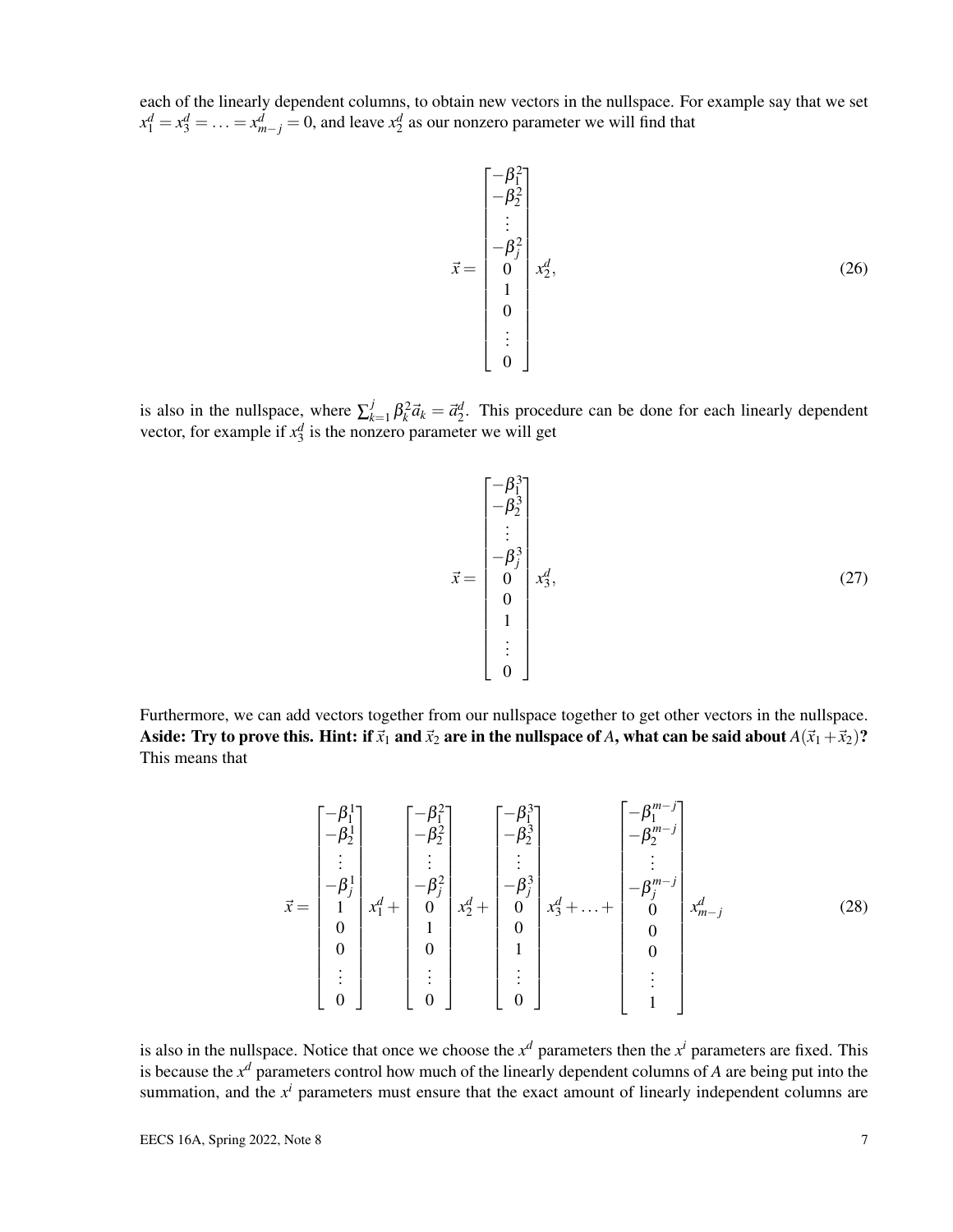included to cancel out the linearly dependent columns so that the output be zero. So we finally conclude that the dimension of the nullspace is equal to the number of our  $x<sup>d</sup>$  parameters, which is equal to the number of linearly dependent columns of *A*. We will work out some examples in the next section.

The last point we would like to highlight here is that the dimension of the range of *A* is equal to the number of linearly independent columns, and the dimension of the nullspace of *A* is equal to the number of linearly dependent columns. Thus

$$
m - \dim(Col(A)) = \dim(N(A)),\tag{29}
$$

so the loss of dimensionality from the input space to the output space shows up in the nullspace! This result is called the rank-nullity theorem.

Additional Resources For more on nullspace and rank, read *Strang* pages 135 - 141 and try Problem Set 3.2.

### 8.4 Computing the Nullspace

So now we will show you how to compute the nullspace of a matrix systematically. Hopefully our analysis in the previous section will prove to be fruitful. For a vector to be in the nullspace it must weight the linearly independent columns appropriately to cancel out the weighted linearly dependent columns, and what we will show next will find all such vectors that do so.

In solving for the nullspace, we are fundamentally trying to solve the system of equations  $A\vec{x} = \vec{0}$ . We know that row reducing does not affect the solution of the system of equations, so we will assume that we've already performed Gaussian Elimination until we have an upper triangular matrix. If the matrix is not upper triangular then it can first be row reduced and the techniques will apply. Working with upper triangular matricies will make our lives much easier for two reasons: first, it is really easy to find the linearly independent columns (the columns with pivots), and it is easy to figure out how the linearly independent columns should be combined to cancel out the linearly dependent columns. We will work with the matrix

$$
A = \begin{bmatrix} 1 & 2 & 0 & 3 & 0 \\ 0 & 0 & 1 & 2 & 0 \\ 0 & 0 & 0 & 0 & 1 \\ 0 & 0 & 0 & 0 & 0 \\ 0 & 0 & 0 & 0 & 0 \end{bmatrix}
$$
(30)

First we identify the linearly dependent columns, which in this case could be columns 2 and 4. To be clear, the set of linearly dependent columns we chose is

$$
\left\{ \begin{bmatrix} 2 \\ 0 \\ 0 \\ 0 \\ 0 \end{bmatrix}, \begin{bmatrix} 3 \\ 2 \\ 0 \\ 0 \\ 0 \end{bmatrix} \right\}
$$
\n(31)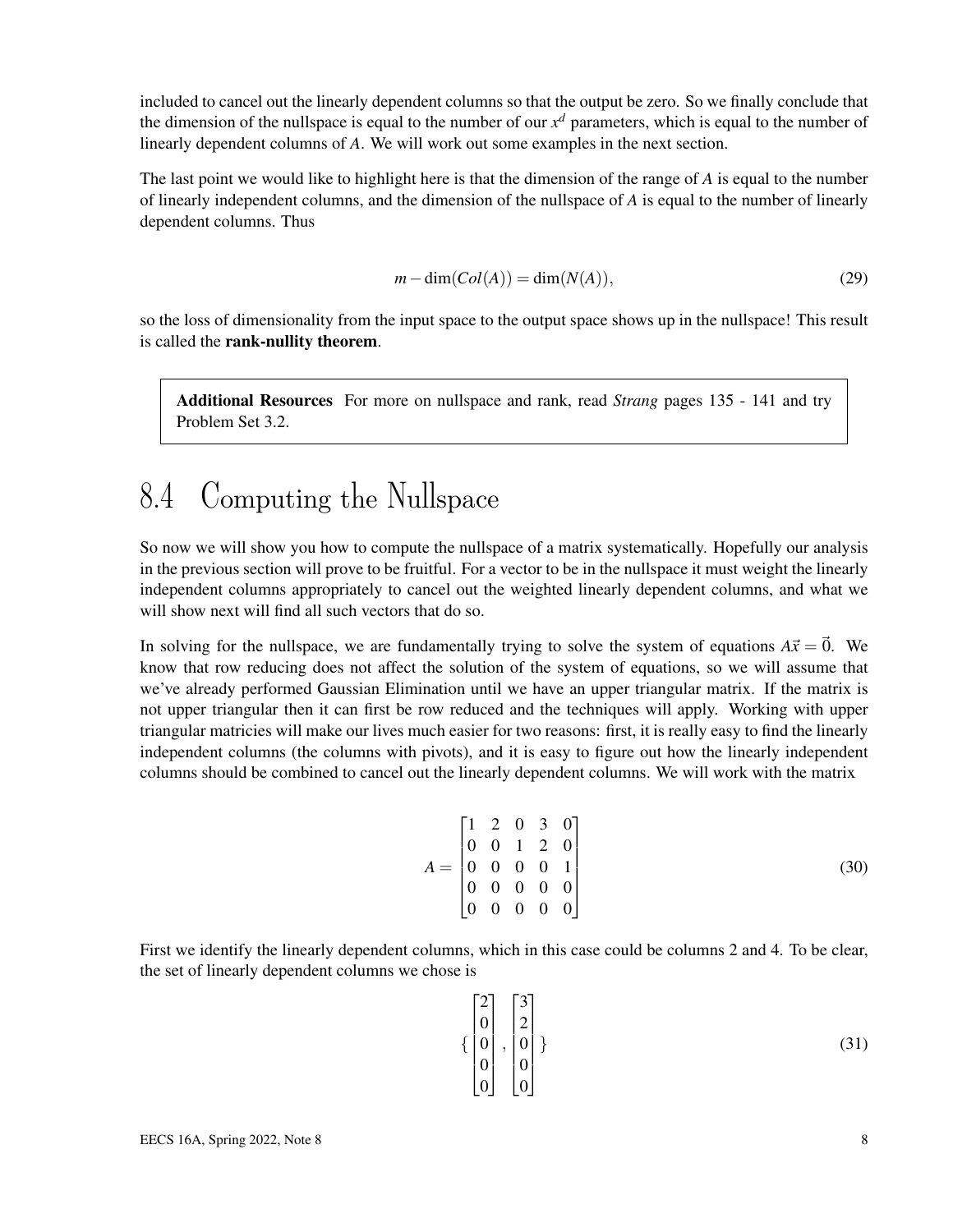and the set of linearly independent columns includes columns 1, 3, and 5,

$$
\left\{ \begin{bmatrix} 1 \\ 0 \\ 0 \\ 0 \\ 0 \end{bmatrix}, \begin{bmatrix} 0 \\ 1 \\ 0 \\ 0 \\ 0 \end{bmatrix}, \begin{bmatrix} 0 \\ 0 \\ 1 \\ 0 \\ 0 \end{bmatrix} \right\}.
$$
\n(32)

Note that the choice of linearly dependent columns need not be unique. All that is needed is that any vector in the linearly dependent columns we choose can be written as a linear combination of the vectors in the set of linearly independent columns and, of course, the columns in the linearly independent set should be linearly independent.

We would want to find all possible scalars  $x_1, x_2, x_3, x_4, x_5$  such that

$$
x_2 \times \begin{bmatrix} 2 \\ 0 \\ 0 \\ 0 \\ 0 \end{bmatrix} + x_4 \times \begin{bmatrix} 3 \\ 2 \\ 0 \\ 0 \\ 0 \end{bmatrix} + x_1 \times \begin{bmatrix} 1 \\ 0 \\ 0 \\ 0 \\ 0 \end{bmatrix} + x_3 \times \begin{bmatrix} 0 \\ 1 \\ 0 \\ 0 \\ 0 \end{bmatrix} + x_5 \times \begin{bmatrix} 0 \\ 0 \\ 1 \\ 0 \\ 0 \end{bmatrix} = \vec{0}.
$$
 (33)

Rather than considering all the linearly dependent vectors at once, we can consider them individually and sum up the contribution from each linearly dependent columns at the end. Let us first impose that the first linearly dependent column must have a weight of one in the summation and the other linearly dependent columns have weights of zero. After this, we will repeat this and only allow the second linearly dependent column to show up in the summation. Let's start with the first linearly dependent column, we want to find the unique weighting of the linearly independent columns so that the resulting sum cancels out the first linearly dependent column. It is easy to see that

$$
1 \times \begin{bmatrix} 2 \\ 0 \\ 0 \\ 0 \\ 0 \end{bmatrix} + 0 \times \begin{bmatrix} 3 \\ 2 \\ 0 \\ 0 \\ 0 \end{bmatrix} = 2 \times \begin{bmatrix} 1 \\ 0 \\ 0 \\ 0 \\ 0 \end{bmatrix} + 0 \times \begin{bmatrix} 0 \\ 1 \\ 0 \\ 0 \\ 0 \end{bmatrix} + 0 \times \begin{bmatrix} 0 \\ 0 \\ 1 \\ 0 \\ 0 \end{bmatrix}.
$$
 (34)

Now, as before, the equality would hold if we multiply both sides of the equation by any scalar  $\alpha \in \mathbb{R}$ 

$$
\alpha \times \begin{bmatrix} 2 \\ 0 \\ 0 \\ 0 \\ 0 \end{bmatrix} + 0 \times \begin{bmatrix} 3 \\ 2 \\ 0 \\ 0 \\ 0 \end{bmatrix} = 2\alpha \times \begin{bmatrix} 1 \\ 0 \\ 0 \\ 0 \\ 0 \end{bmatrix} + 0 \times \begin{bmatrix} 0 \\ 1 \\ 0 \\ 0 \\ 0 \end{bmatrix} + 0 \times \begin{bmatrix} 0 \\ 0 \\ 1 \\ 0 \\ 0 \end{bmatrix}.
$$
 (35)

Note that essentially we can treat  $\alpha$  as a free variable that can vary its value however we want while satisfying the above equation. Moving everything to the left hand side, we have

$$
\alpha \times \begin{bmatrix} 2 \\ 0 \\ 0 \\ 0 \\ 0 \end{bmatrix} + 0 \times \begin{bmatrix} 3 \\ 2 \\ 0 \\ 0 \\ 0 \end{bmatrix} + (-2\alpha) \times \begin{bmatrix} 1 \\ 0 \\ 0 \\ 0 \\ 0 \end{bmatrix} + 0 \times \begin{bmatrix} 0 \\ 1 \\ 0 \\ 0 \\ 0 \end{bmatrix} + 0 \times \begin{bmatrix} 0 \\ 0 \\ 1 \\ 0 \\ 0 \end{bmatrix} = 0.
$$
 (36)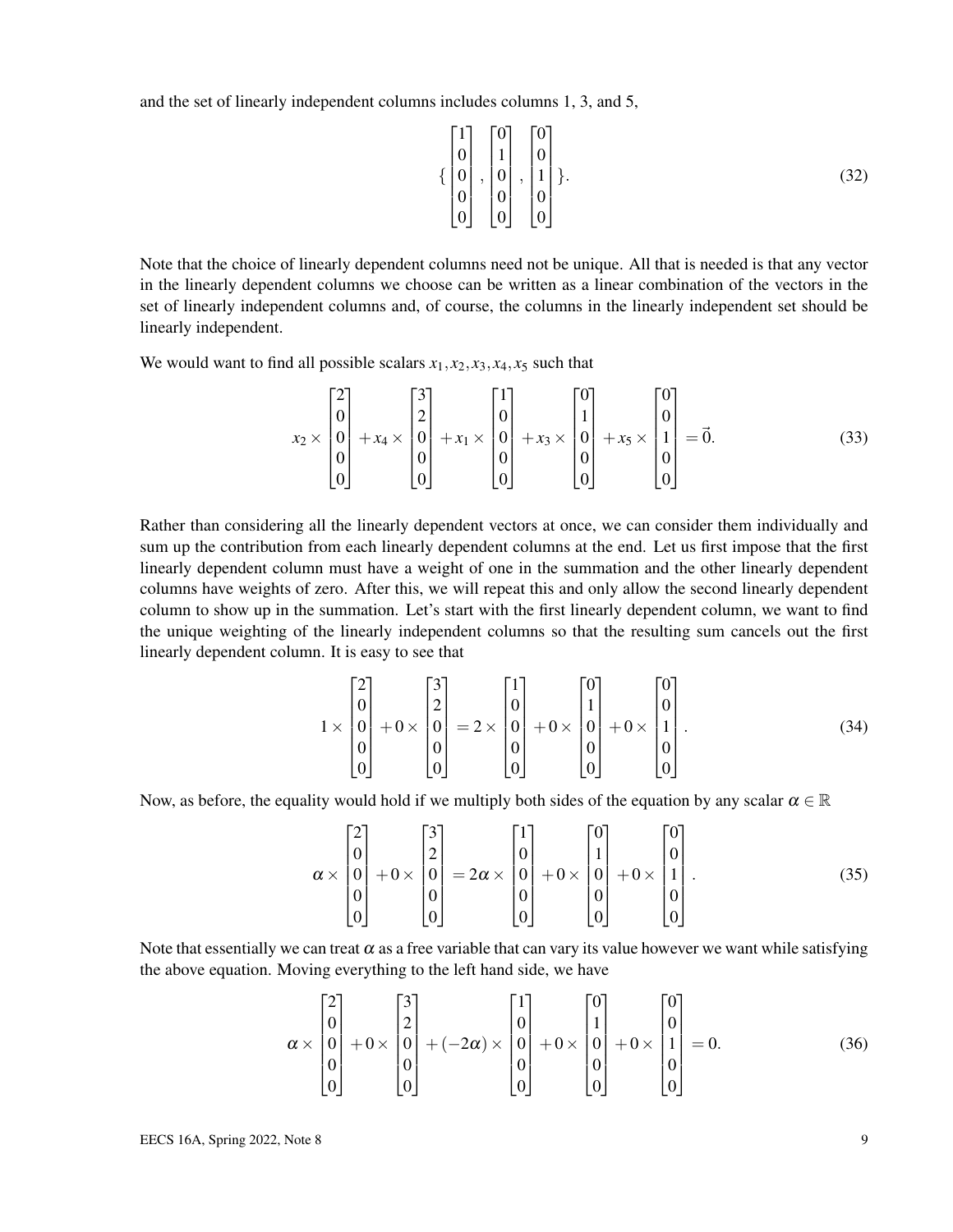Now we see that any vector of the form  $\vec{x} =$  $\sqrt{ }$  $\begin{array}{c} \begin{array}{c} \begin{array}{c} \end{array} \end{array} \\ \begin{array}{c} \end{array} \end{array} \end{array}$ *x*1 *x*2 *x*3 *x*4 *x*5 1  $\begin{array}{c} \begin{array}{c} \begin{array}{c} \begin{array}{c} \end{array} \\ \begin{array}{c} \end{array} \end{array} \end{array} \end{array}$ =  $\sqrt{ }$  $\begin{array}{|c|c|} \hline \quad \quad & \quad \quad & \quad \quad \\ \hline \quad \quad & \quad \quad & \quad \quad \\ \hline \quad \quad & \quad \quad & \quad \quad \\ \hline \end{array}$  $-2\alpha$ α 0 0 0 1  $\begin{array}{c} \begin{array}{c} \begin{array}{c} \begin{array}{c} \end{array} \\ \begin{array}{c} \end{array} \end{array} \end{array} \end{array}$ =  $\sqrt{ }$  $\begin{array}{|c|c|} \hline \quad \quad & \quad \quad & \quad \quad \\ \hline \quad \quad & \quad \quad & \quad \quad \\ \hline \quad \quad & \quad \quad & \quad \quad \\ \hline \end{array}$  $-2$ 1 0 0 0 1  $\begin{array}{c} \begin{array}{c} \begin{array}{c} \begin{array}{c} \end{array} \\ \begin{array}{c} \end{array} \\ \begin{array}{c} \end{array} \end{array} \end{array} \end{array}$  $\alpha$  is in the nullspace of  $A$ . Now

let's set the weight of the second linearly dependent column to one and set the weight of the first linearly dependent column to zero. Similarly, we can find the unique weightings of the linearly independent columns that sum to the second linearly dependent column.

$$
0 \times \begin{bmatrix} 2 \\ 0 \\ 0 \\ 0 \\ 0 \end{bmatrix} + 1 \times \begin{bmatrix} 3 \\ 2 \\ 0 \\ 0 \\ 0 \end{bmatrix} = 3 \times \begin{bmatrix} 1 \\ 0 \\ 0 \\ 0 \\ 0 \end{bmatrix} + 2 \times \begin{bmatrix} 0 \\ 1 \\ 0 \\ 0 \\ 0 \end{bmatrix} + 0 \times \begin{bmatrix} 0 \\ 0 \\ 1 \\ 0 \\ 0 \end{bmatrix}.
$$
 (37)

The equality would still hold if we multiply both sides of the equation by any scalar  $\beta \in \mathbb{R}$ ,

$$
0 \times \begin{bmatrix} 2 \\ 0 \\ 0 \\ 0 \\ 0 \end{bmatrix} + \beta \times \begin{bmatrix} 3 \\ 2 \\ 0 \\ 0 \\ 0 \end{bmatrix} = 3\beta \times \begin{bmatrix} 1 \\ 0 \\ 0 \\ 0 \\ 0 \end{bmatrix} + 2\beta \times \begin{bmatrix} 0 \\ 1 \\ 0 \\ 0 \\ 0 \end{bmatrix} + 0 \times \begin{bmatrix} 0 \\ 0 \\ 1 \\ 0 \\ 0 \end{bmatrix}.
$$
 (38)

Again, moving everything to the left hand side of the equation, we have

$$
0 \times \begin{bmatrix} 2 \\ 0 \\ 0 \\ 0 \\ 0 \end{bmatrix} + \beta \times \begin{bmatrix} 3 \\ 2 \\ 0 \\ 0 \\ 0 \end{bmatrix} + (-3\beta) \times \begin{bmatrix} 1 \\ 0 \\ 0 \\ 0 \\ 0 \end{bmatrix} + (-2\beta) \times \begin{bmatrix} 0 \\ 1 \\ 0 \\ 0 \\ 0 \end{bmatrix} + 0 \times \begin{bmatrix} 0 \\ 0 \\ 1 \\ 0 \\ 0 \end{bmatrix} = \vec{0}.
$$
 (39)

We have that any vector of the form  $\vec{x} =$  $\sqrt{ }$  $\overline{\phantom{a}}$ *x*1 *x*2 *x*3 *x*4 *x*5 1  $\begin{array}{c} \begin{array}{c} \begin{array}{c} \begin{array}{c} \end{array} \\ \begin{array}{c} \end{array} \end{array} \end{array} \end{array}$ =  $\sqrt{ }$   $-3\beta$ 0  $-2\beta$ β 0 1  $\begin{array}{c} \begin{array}{c} \begin{array}{c} \begin{array}{c} \end{array} \\ \begin{array}{c} \end{array} \end{array} \end{array} \end{array}$ =  $\sqrt{ }$  −3 0  $-2$ 1 0 1  $\begin{array}{c} \begin{array}{c} \begin{array}{c} \begin{array}{c} \end{array} \\ \begin{array}{c} \end{array} \end{array} \end{array} \end{array}$  $\beta$  is in the nullspace of  $A$ . We know that

if any two vectors are in the nullspace, then their sum is also in the nullspace. Thus we can conclude that the nullspace of *A* is

$$
N(A) = \left\{ \begin{bmatrix} -2 \\ 1 \\ 0 \\ 0 \\ 0 \end{bmatrix} \alpha + \begin{bmatrix} -3 \\ 0 \\ -2 \\ 1 \\ 0 \end{bmatrix} \beta \mid \alpha, \beta \in \mathbb{R} \right\}.
$$
 (40)

Notice that the dimension of the nullspace is 2 and the dimension of the range is 3.

## 8.5 Practice Problems

These practice problems are also available in an interactive form on the course website (http://inst.eecs.berkeley.edu/ ee16a/sp19/hw-practice).